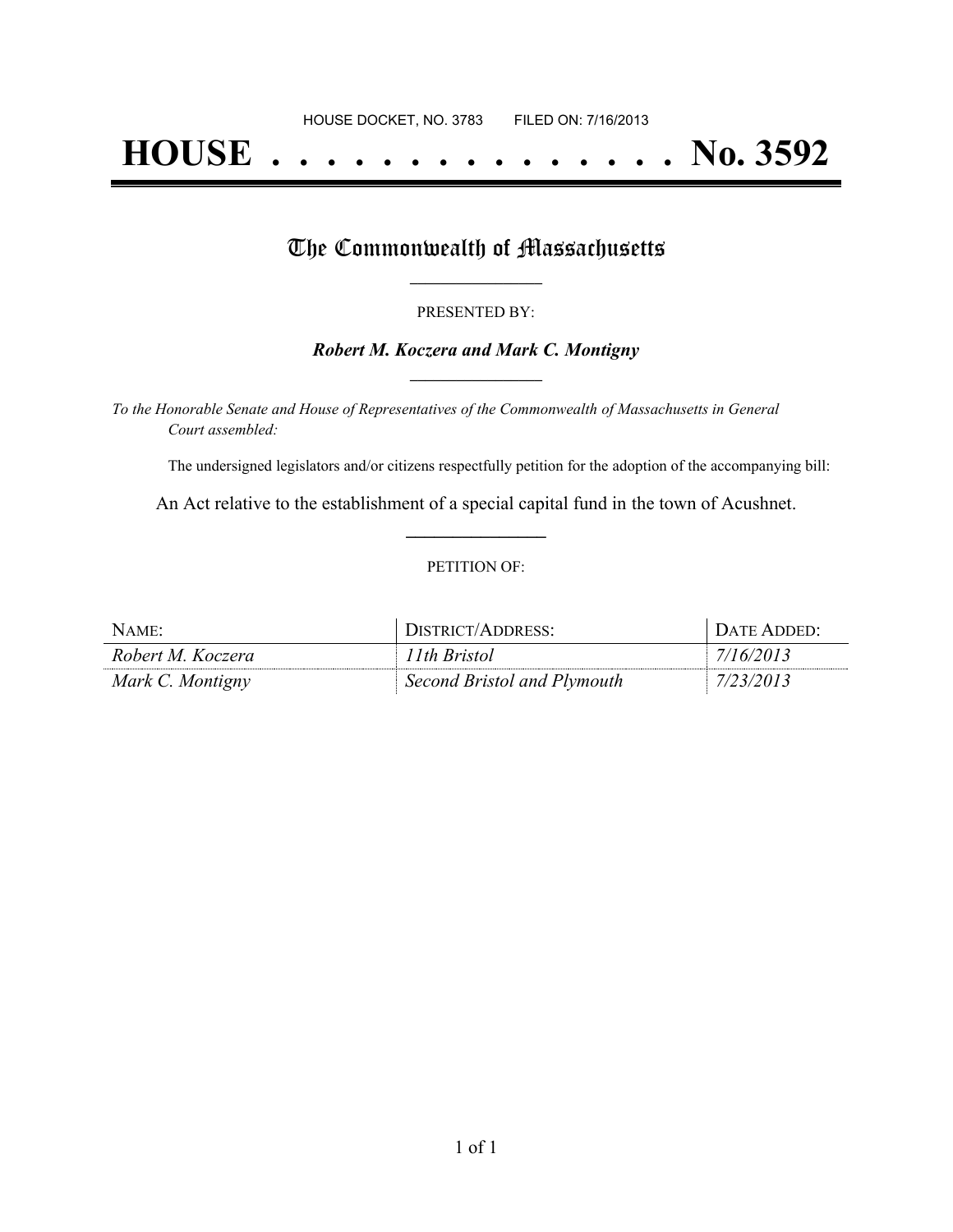#### HOUSE DOCKET, NO. 3783 FILED ON: 7/16/2013

## **HOUSE . . . . . . . . . . . . . . . No. 3592**

By Representative Koczera of New Bedford and Senator Montigny, a joint petition (accompanied by bill, House, No. 3592) of Robert M. Koczera and Mark C. Montigny (by vote of the town) that the town of Acushnet be authorized to establish a special capital fund from solar tax revenues. Municipalities and Regional Government. [Local Approval Received.]

## The Commonwealth of Massachusetts

**\_\_\_\_\_\_\_\_\_\_\_\_\_\_\_ In the Year Two Thousand Thirteen \_\_\_\_\_\_\_\_\_\_\_\_\_\_\_**

An Act relative to the establishment of a special capital fund in the town of Acushnet.

Be it enacted by the Senate and House of Representatives in General Court assembled, and by the authority *of the same, as follows:*

Section 1. Establishment of a Capital Expenditure Fund.

 (a ) Notwithstanding the provisions of Section 53 of Chapter 44 of the General Laws or of any other general or special law to the contrary, there is hereby established in the Town of Acushnet a capital expenditure fund to which shall be credited without further appropriation real estate and personal property tax revenue from solar farm facilities situated in residential districts in the town, as such districts may be defined from time to time by the town's zoning bylaws (hereinafter "Solar Tax Revenues"). The town treasurer shall be the custodian of the fund, and the deposit and investment of Solar Tax Revenues in such fund shall be in accord with the provisions of Section 55 of Chapter 44 of the General Laws. Interest earned shall remain with and become part of the fund.

 (b) For purpose of this act, the term "solar farm facilities" shall mean real property on which is located multiple arrays of photovoltaic panels that collect and convert sunlight to energy for commercial purposes, regardless of how such facilities are characterized, and the panes and related equipment.

- Section 2. Expenditures from the Fund. ( a ) Not later than March 15 in any year, the board of assessors shall estimate annual Solar Tax Revenues to be collected in the upcoming fiscal year and notify the board of selectmen of the amount available for appropriation at the annual town meeting, and at any later town
- meeting held prior to the setting of the tax rate. As with other municipal tax revenues, following